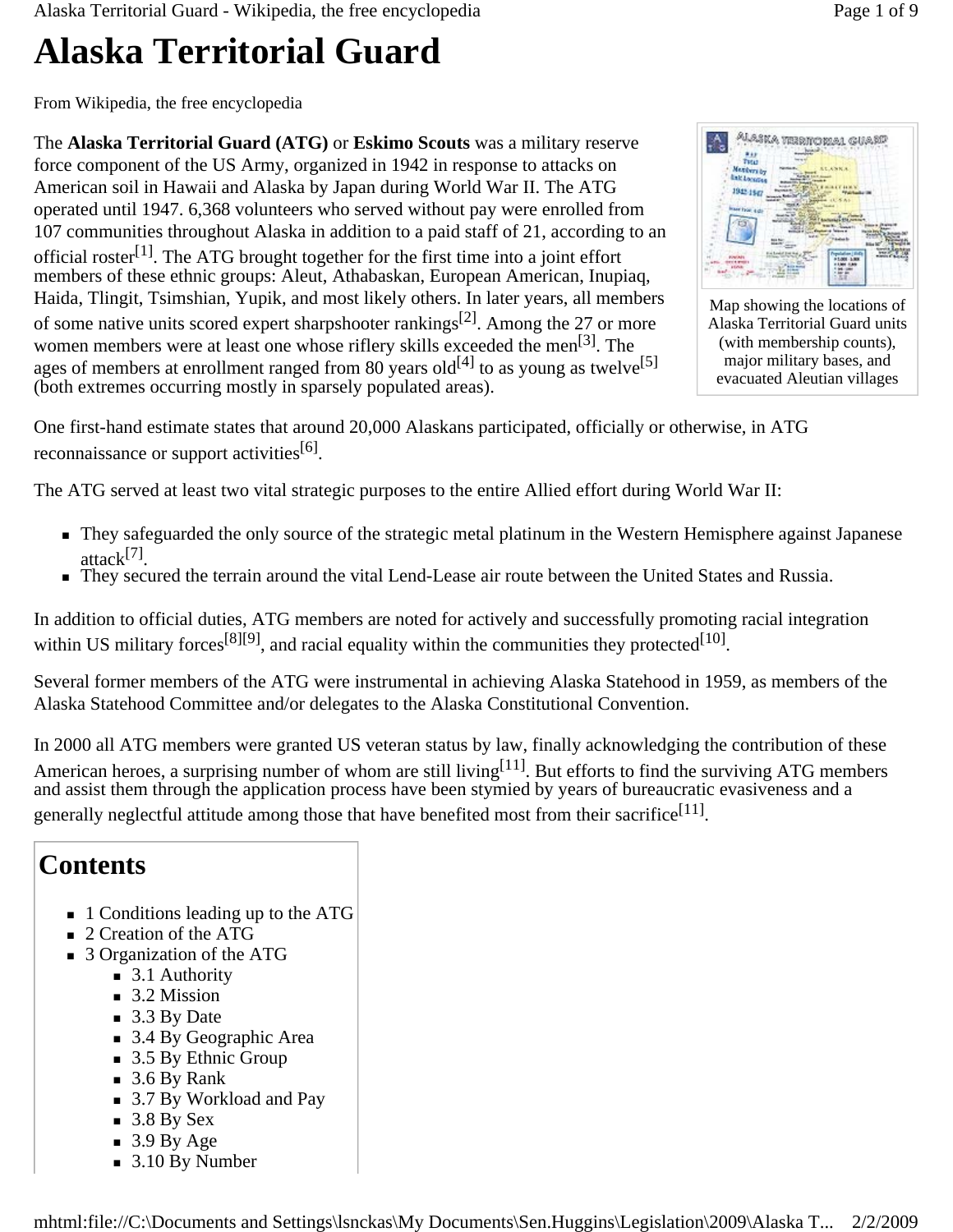Alaska Territorial Guard - Wikipedia, the free encyclopedia **Page 2 of 9** and 2 of 9

- 3.11 Unofficial tally
- 4 ATG Activities
- 5 ATG Artists
- 6 ATG influences
- 7 Recent developments
- 8 Timeline of ATG-related events
- 9 Noted ATG members
- $\blacksquare$  10 See also
- 11 References
- $\blacksquare$  12 External links

# **Conditions leading up to the ATG**

Before World War II, Alaska was regarded by US military decision makers as too distant from the contiguous United States to effectively protect, and of little strategic importance  $[12]$ .

"...the mainland of Alaska is so remote from the strategic areas of the Pacific that it is difficult to conceive of circumstances in which air operations therefrom would contribute materially to the national defense." - General Malin Craig, US Army Chief of Staff, November 1937[13]

This stands in marked contrast to the attitudes of US military leaders during the Cold War immediately after World War II:

"...as I continue to correspond and to talk with people throughout the United States and the Department of Defense, they too can see clearly the importance of these two battalions which you make up. The real honest-to-God and realworld first line of defense in Alaska ... nearer our opponent, Communist Russia, than any other armed troops in the United States." - General James F Hollingsworth, Commanding General, US Army Alaska (USARAL), February 1971 [14]

True to the earlier viewpoint, the US Army reassigned all Alaska National Guard units out of Alaska to Washington State in August 1941<sup>[15]</sup>. Alaska was now without military reserves or any form of Home Guard. In the face of an encroaching enemy, the defense of nearly 34,000 miles (55,000 km) of US coastline was left to the best efforts of unorganized local citizens and already overworked seasonal laborers.

That enemy was demonstrating a definite interest in taking Alaska. In the early months of 1942, a Japanese Navy reconnaissance unit was caught on film making detailed surveys of Alaska coastline.

Enemy combatants strode unopposed onto American soil and made inquiries among the populace about the local economy. [16] Enemy aircraft and submarine sightings were common, inspiring great fear among the locals<sup>[17]</sup>, and culminating in the raid on Dutch Harbor and the occupation of the Aleutian Islands of Attu, Kiska and Adak that June.

# **Creation of the ATG**

By the time of the Dutch Harbor bombing, a Major Marvin R Marston had submitted a new plan to defend the entire Alaska coast by enlisting the local citizens<sup>[18]</sup>. He had conceived this plan while visiting Saint Lawrence Island and contemplating the fate of the locals he'd met $^{[19]}$ . Marston's proposal finally met with favor when word of it got to Alaska territorial governor Ernest Gruening[20]. Gruening had sought to organize a new guard for Alaska, including every able man and boy, since he got word that the US Army would reassign the Alaska National Guard<sup>[15]</sup>.

Motivated by the recent Dutch Harbor attack, the Alaska Command assigned Major Marston and Captain Carl Schreibner within days to serve as military aides to Governor Gruening. Shortly after, Gruening and Marston flew a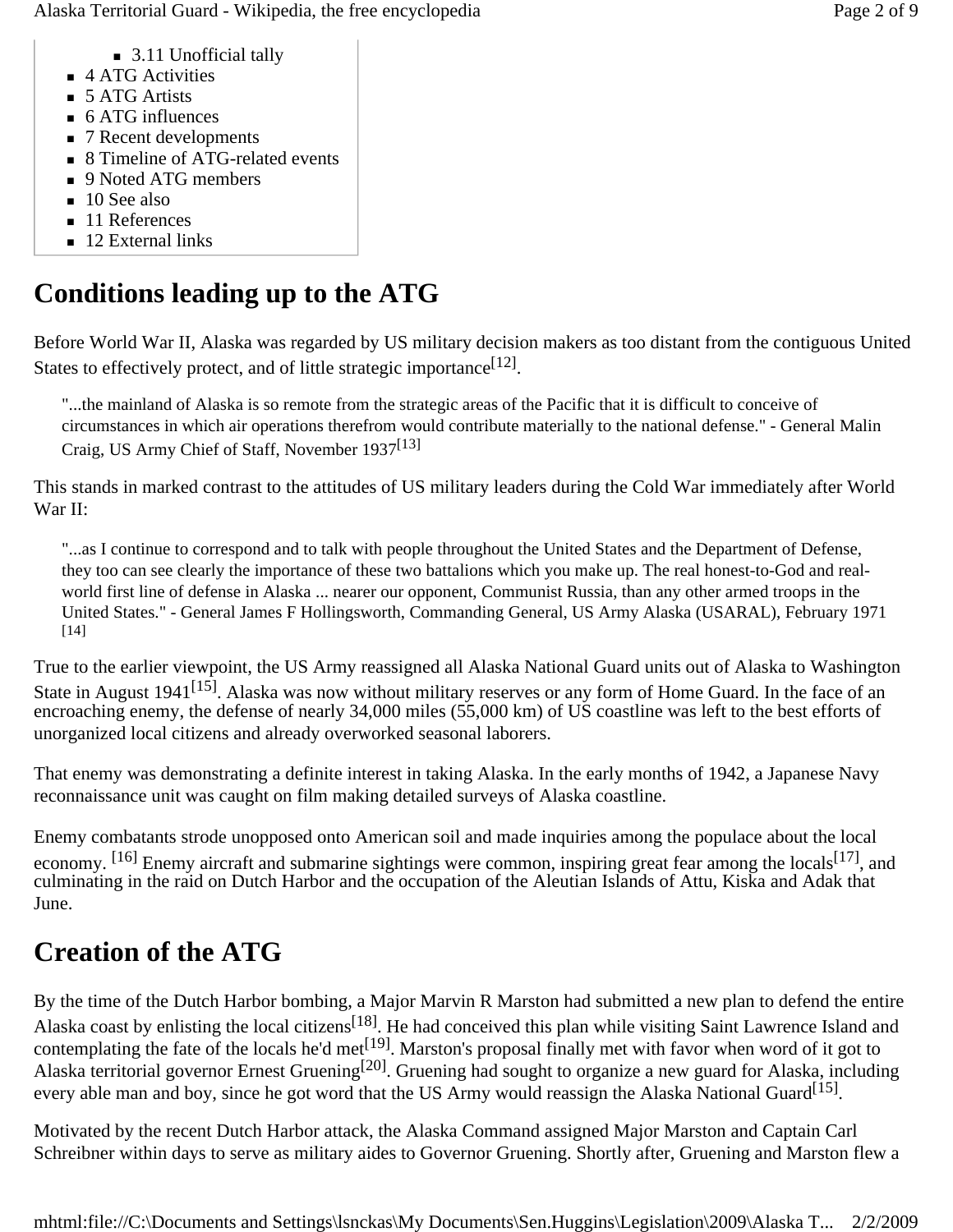Alaska Territorial Guard - Wikipedia, the free encyclopedia Page 3 of 9

chartered plane to begin setting up units of the new **Alaska Territorial Guard (ATG)**. This included one of the most strategically important sites in all Alaska, a tiny mining town called Platinum -- the only source of that strategic metal in all the Western Hemisphere. [21]

The enrollment drive continued into early 1943, the organizers travelling in all kinds of weather and by every available mode of transport, including plane, boat, snowmobile, foot, and the most reliable means in the region, dogsled. When a promised plane failed to arrive after a week, Major Marston set out by dogsled on an epic 680-mile  $(1,090 \text{ km})$  trip around the Seward Peninsula, during the coldest winter in 25 years<sup>[22]</sup>. He survived by foregoing standard military survival training in favor of the native methods of his Eskimo guide, Sammy Mogg<sup>[23]</sup>.

Thanks to Marston and Mogg's heroic effort, the **ATG** stood as a first line of defense for the terrain around the Lend-Lease route from America to Russia, against attack by Japan and the Axis Powers. This vital lifeline allowed the US to supply its Russian ally with essential military aircraft<sup>[24]</sup>. This lifeline had proven to be crucial to Russia's survival during Hitler's Operation Barbarossa<sup>[1]</sup>.

### **Organization of the ATG**

#### **Authority**

The **Alaska Territorial Guard (ATG)** was organized in June 1942 under the authority of the office of the territorial governor, Ernest Gruening, who served as Commander-In-Chief. All members took an oath to obey the Governor's orders. The governor was directly supported by the **ATG** Adjutant General, J P Williams. Headquarters was in the territorial capital, Juneau.

#### **Mission**

The mission of the  $\text{ATG}$  was to play a defensive role for the entire coast of Alaska<sup>[25]</sup>. Offensive action was the responsibility of the Pacific Theatre commanders, operating from large bases at Dutch Harbor, Cold Bay and Anchorage.

Explicit within the **ATG** mission was that of protecting the terrain around the American terminus of the Lend-Lease air route to Russia on which warplanes were flown from Great Falls, Montana to Whitehorse, Yukon Territory, Canada, then to Ladd Field, Alaska (now Eielson AFB) and on to Nome. Here, Russian pilots flew the planes on to their intended use, combat against Hitler's Third Reich. [24]

#### **By Date**

The Alaska Territorial Guard operated from its inception in June  $1942^{[26]}$  until it was officially disbanded on 31 March 1947<sup>[27]</sup>.

#### **By Geographic Area**

The Territory of Alaska was divided vertically by the 156th Parallel<sup>[28]</sup> into Eastern and Western Areas. To the Eastern Area was added Southwest Alaska, including the Aleutian Islands, which had been evacuated of noncombatants[29].

The Western Area had a Field Headquarters in Nome, with the offices of the Commander, Quartermaster, Instructors, Public Relations Officer and Chaplains. Other field staff were located in Anchorage, Koyuk, Selawik and Gambell (on Saint Lawrence Island, where Major Marston first conceived his plan).

The Eastern Area was headquartered in Juneau and held the offices of Property Officer (a role filled by the Adjutant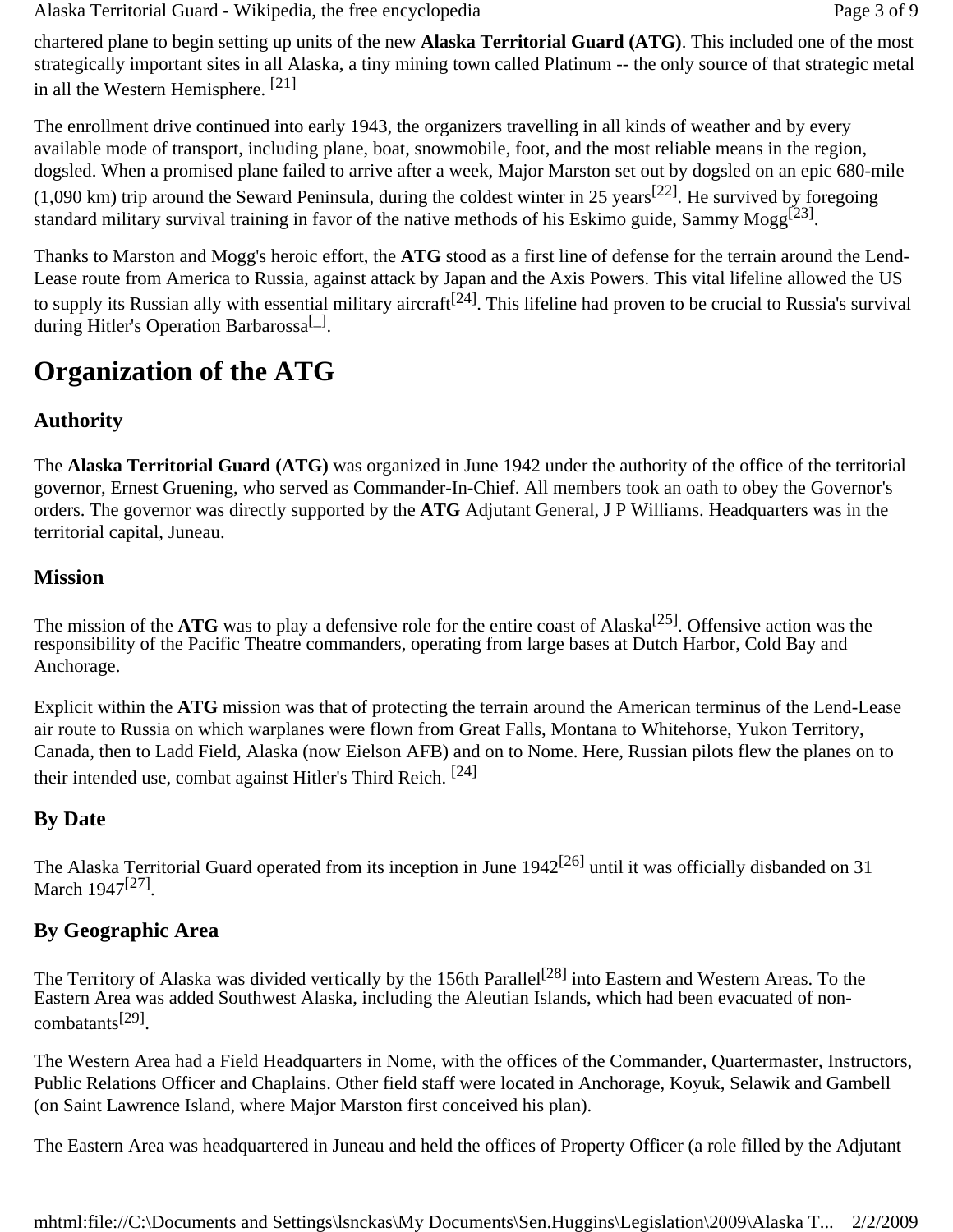Alaska Territorial Guard - Wikipedia, the free encyclopedia Page 4 of 9

General) and Instructors. Field staff were assigned to Glacier Highway, |, |, Palmer, | and Sitka.

#### **By Ethnic Group**

The **Alaska Territorial Guard** was drawn from 107 communities and from these ethnic groups: Aleut, Athabaskan, European American, Inupiaq, Haida, Tlingit, Tsimshian, Yupik, and probably more.

#### **By Rank**

The **ATG**, being organized by US Army officers<sup>[30]</sup>, made use of the same US Army rank structure, with these exceptions:

- **Throughout the duration of the ATG**, no member rose above the rank of Lieutenant Colonel, including the Adjutant *General*.
- $\blacksquare$  The designation "Private" appears to have been little used, though most members were in fact of Private rank.<sup>[1]</sup>

#### **By Workload and Pay**

The 21 staff officers were all full-time, paid positions (except for the governor, whose **ATG** duties were in addition to his regular office and without added salary). All other positions were strictly part-time volunteer, without pay.

#### **By Sex**

That total includes at least 27 **ATG** members who were women. Most women served as nurses at the field hospital in Kotzebue, although at least one woman served the **ATG'**s primary mission alongside the men. Laura Beltz Wright of Haycock is also noted for being the best sharpshooter in her company, scoring 98% bulls-eyes. She was chosen Queen of Fairbanks in a beauty contest, an honor her daughter later shared. One of her sons rose to become an airline vice president. [3]

#### **By Age**

The age of **ATG** members at enrollment ranged from 80 years old<sup>[31]</sup> to as young as twelve<sup>[20][5]</sup>, even though official regulations put the minimum age at sixteen.

#### **By Number**

All told, there were 6,389 members of the **Alaska Territorial Guard (ATG)**, according to an official roster<sup>[1]</sup>.

#### **Unofficial tally**

Alongside those who served in the **ATG**, many others worked to support them, including food service, providing equipment and supplies to the Quartermaster, repair work, etc. Major Marston put the estimate at 20,000 Alaskans who materially participated in  $\text{ATG}$  activities, in his Western Area alone<sup>[6]</sup>.

### **ATG Activities**

All **ATG** members except the 21 staff officers served without pay, and had to perform their new ATG duties in addition to the often difficult challenges of subsisting in Arctic and extreme marine environments.

The **ATG** trained for and/or actively carried out the following: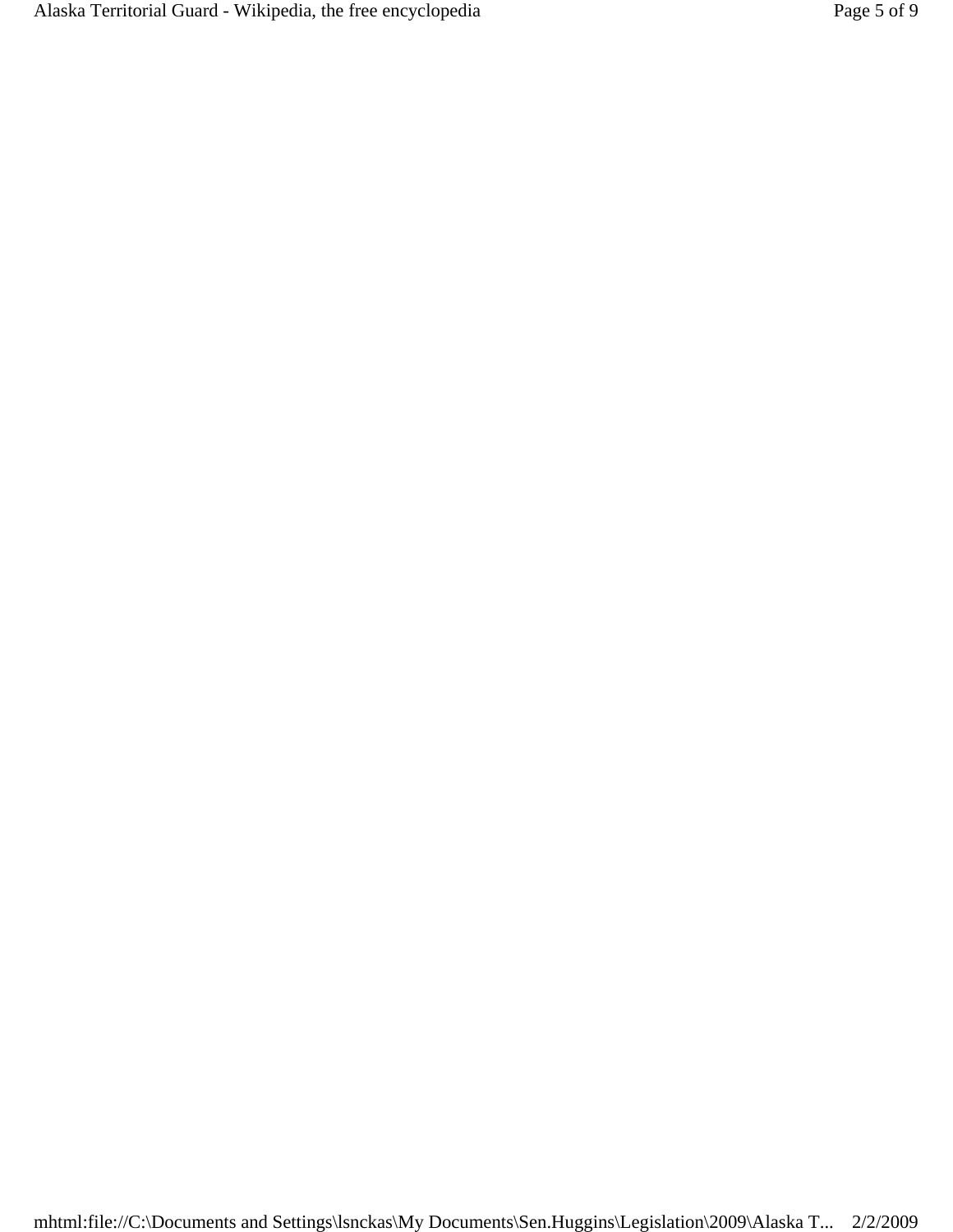elsewhere during World War II. Alaska Territorial Guard - Wikipedia, the free encyclopedia **Page 6 of 9** and 2011 and 2012 and 2013

ATG members were also active in promoting racial equality in their communities, insisting on equal treatment for natives and whites alike at movie theaters, restaurants and other public facilities<sup>[10]</sup>.

# **Recent developments**

In 2000 Alaska's senior US Senator, Ted Stevens, sponsored a bill ordering the Secretary of Defense to issue Honorable Discharges to all Americans who served in the Alaska Territorial Guard (ATG)<sup>[11]</sup>. Stevens is himself a World War II veteran, flying with the Army Air Corps in China.

This bill, meant to repay a debt of honor long outstanding, was signed into law by President Bush that August. This recognition of the ATG's wartime military service includes retirement and/or survivors' pay and other benefits for many former ATG members, a very timely income boost for many seniors living well below the poverty line.

Unfortunately, no effort was made to find and inform these American heroes of their newly granted rights. Initially there was much disagreement as to whose responsibility it was to seek them out. [11]

Compounding the task, many people from this generation grew up without, and still do not own, a telephone. Their primary sources of news have been by radio broadcasts and word-of-mouth, yet not even these methods have been employed to any degree. The advanced age of former members creates an obvious urgency. Add to this the difficulty many will have finding old documents and filling out forms to bureaucratic standards, and the immediate need for a task force of personal assistants is clear. [11]

In 2003 Robert A "Bob" Goodman, a retired colonel, took a temporary position with the Alaska Department of Military & Veterans' Affairs (DMVA) to find and assist as many former ATG members as possible. After the position ended that October, Bob continued the work, on his own and funded out of his own pocket. In support of this effort, he founded the Alaska Territorial Guard Organization (ATGO), a 501(c)(3) non-profit, in April 2006. He continues the work with the help of the small, dedicated underpaid and volunteer ATGO staff. To date, they have found and helped obtain an honorable discharge for about 150 ATG members. They estimate there are several hundred of these hardy souls yet to be found.  $[11]$ 

Bob and the ATGO have tirelessly pled the case of the ATG members and spouses with US senators two Alaskan governors, most of the state legislature, the Anchorage Assembly, as well as numerous Alaska Native Regional Corporations and other corporations and foundations.

The response is nearly uniform: "Yes, these people need and deserve help right away, and we'll gladly give you a letter of support, but that's not the kind of need we fund here." [11]

# **Timeline of ATG-related events**

- 1931 The Imperial Japanese Army invades Manzhou (Manchuria), confirming its intent to dominate East Asia and the Pacific.
- 1935 Billy Mitchell declares Alaska's strategicically important, goes unheeded by US military leadership<sup>[52]</sup>. Earlier, Billy Mitchell was court-martialled for advocating the value of military air power.
- 1937 The US Army officially declines a request for an air base in Alaska<sup>[53]</sup>.
- 1939 Ernest Gruening is appointed Alaska territorial governor by his friend, US President Franklin D Roosevelt (FDR). Gruening gets four National Guard units organized in the Alaska Territory.
- 1940, Mar A bill for an air base in Alaska failes to pass in the US House<sup>[13]</sup>.
- 1940, April Hitler invades Norway and Denmark (whose territory includes Greenland).
- 1940, May US Congress approves an air base in Alaska<sup>[13]</sup>. Air raids from northern Alaska would help counter any Nazi bases built in Greenland, as a polar projection map will attest).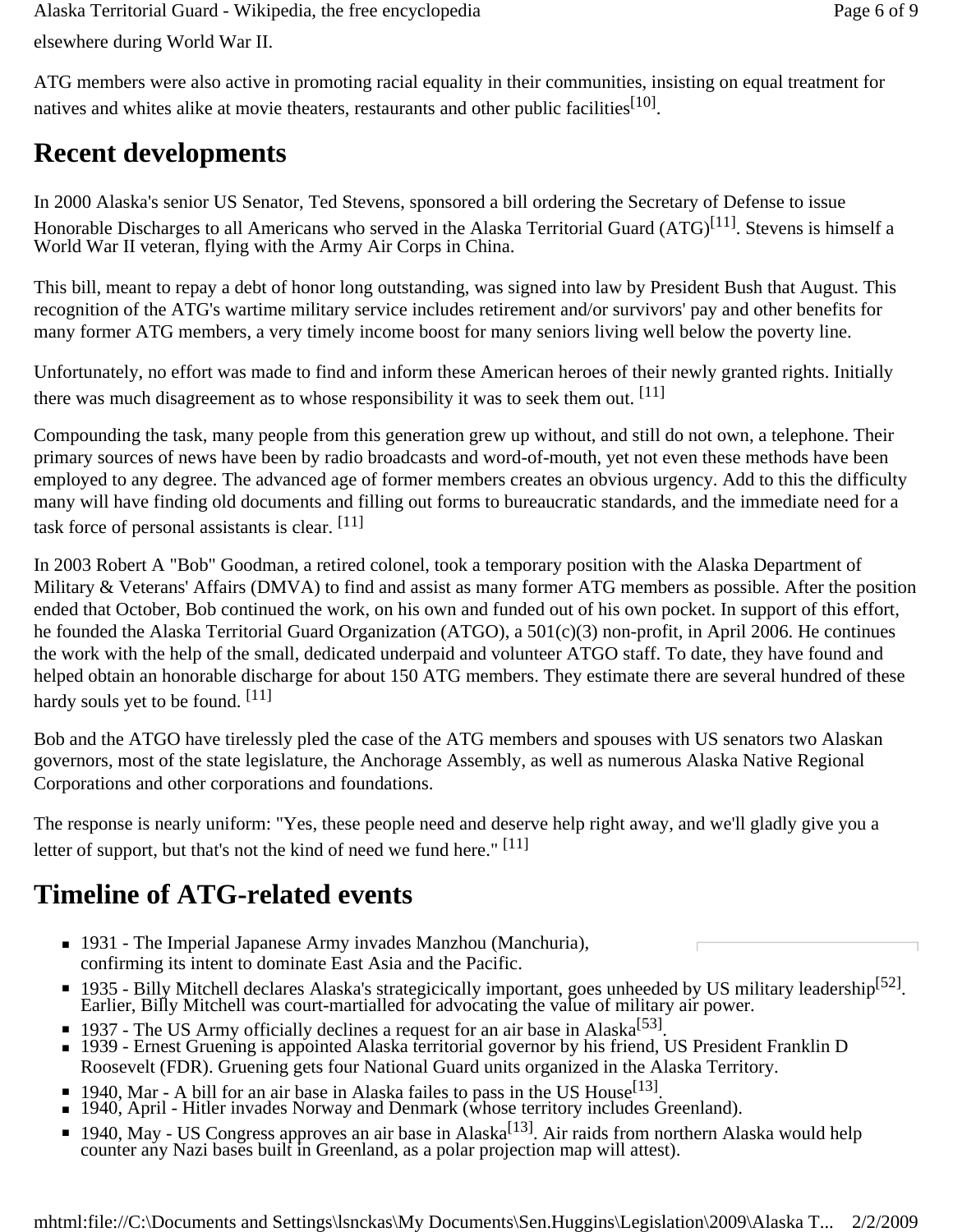Alaska Territorial Guard - Wikipedia, the free encyclopedia **Page 7** of 9

- 1941, Mar Marvin Marston is commissioned at the Pentagon as a major with orders to Alaska<sup>[54]</sup>.
- Mid-1941 Ernest Gruening seeks a new guard organization for Alaska, anticipating the reassignment of the Alaska National Guard<sup>[15]</sup>.
- 1941, August The US Army reassigns Alaska National Guard soldiers away from Alaska, leaving the state with no military reserves or Home Guard<sup>[15]</sup>.
- 1941, December 7 The Imperial Japanese Navy bombs the USA at Pearl Harbor, Hawaii, sinking most of the US Pacific Fleet. Soldiers' families are ordered evacuated from Alaska<sup>[55]</sup>.
- 1942, Feb-Mar A Japanese Navy reconnaissance unit is filmed making detailed surveys of the Alaska coastline. Japanese crewmen (enemy
- combatants) came ashore and questioned the locals about the area. [16] 1942, Mar - Major Marston realizes the practicality of a 'tundra army' to defend the entire Alaskan coast.
- $\blacksquare$  1942, Mar Japanese aircraft are sighted over Saint Lawrence Island<sup>[56]</sup>.
- 1942, Mar/April Major Marston presents a formal plan for the defense of Alaska shoreline<sup>[57]</sup>.
- 1942, Jun Japanese forces raid Dutch Harbor and take control of Attu, Kiska and Adak.
- 1942, Jun The Alaska Command assigns Major Marvin Marston and Captain Carl Schreibner as military aides to Governor Gruening. Gruening and Marston soon embark on a trip to form the first units of the new **Alaska Territorial Guard**[58].
- 1942 Major Marston (by now known as "Muktuk" after an eating contest with a village headman) opts to make an **ATG** recruiting run by dogsled when a promised plane fails to show up<sup>[59]</sup>.
- 1943, Jan Major Marston completes his circuit around the Seward Peninsula by dogsled during the coldest winter in 25 years<sup>[22]</sup>. Living by native methods, he continues to travel the Arctic through 1945.
- 1945, August VJ Day, The Empire of Japan surrenders.
- 1947 The **Alaska Territorial Guard** is disbanded<sup>[27]</sup>.
- 1966 The State of Alaska awards a medal to all **ATG** members<sup>[27]</sup>.
- 2000 US Senator Ted Stevens' (R-AK) bill granting **ATG** members full veteran status is passed into law. Little is done to find and inform surviving **ATG** members and spouses, many of whom relocated numerous times in the intervening  $53$  years.  $[11]$
- 2003 Robert A "Bob" Goodman, Colonel (Retired), Alaska Air National Guard, takes up the task of finding as many former **ATG** members as possible, to help them apply for recognition as US veterans<sup>[11]</sup>.
- 2006 Bob Goodman founds the Alaska Territorial Guard Organization, a  $501(c)(3)$  non-profit, to support his efforts on behalf of all former **ATG** members. To date, they have found and helped gain approval for about 150 **ATG** veterans<sup>[11]</sup>.

# **Noted ATG members**

- Atwood, Robert Editor and publisher of the Anchorage Times, **ATG** lieutenant, Statehood Committee chair
- Egan, William A territorial & state representative, **ATG** corporal, Constitutional Convention president, state governor
- Geist, Otto William Pioneer Alaskan archaeologist, promoter of Alaskan artist Florence Nupok Malewoktuk, **ATG** major and quartermaster<sup>[60]</sup>. The University of Alaska Museum's main building is named for him.
- Gruening, Ernest Friend of FDR, territorial governor, ATG founder<sup>[61]</sup>, Statehood Committee member, US Senator
- Heurlin, Magnus Colcord "Rusty" WPA artist, **ATG** lieutenant, famed Alaskan artist, first art teacher at the University of Alaska Fairbanks, influenced fellow artist Fred Machetanz
- Ipalook, Fred Inupiaq native, **ATG** lieutenant, teacher for 39 years<sup>[62]</sup>.
- Ipalook, Percy Inupiaq native, **ATG** chaplain, territorial & state legislator<sup>[63]</sup>, Stathehood Committee member
- Johnson, Maurice Theodore **ATG** member, Constitutional Convention delegate
- Jorgensen, Holger ATG sergeant, commercial airline pilot<sup>[64]</sup>
- Knight, William Wellington ATG member, Constitutional Convention delegate

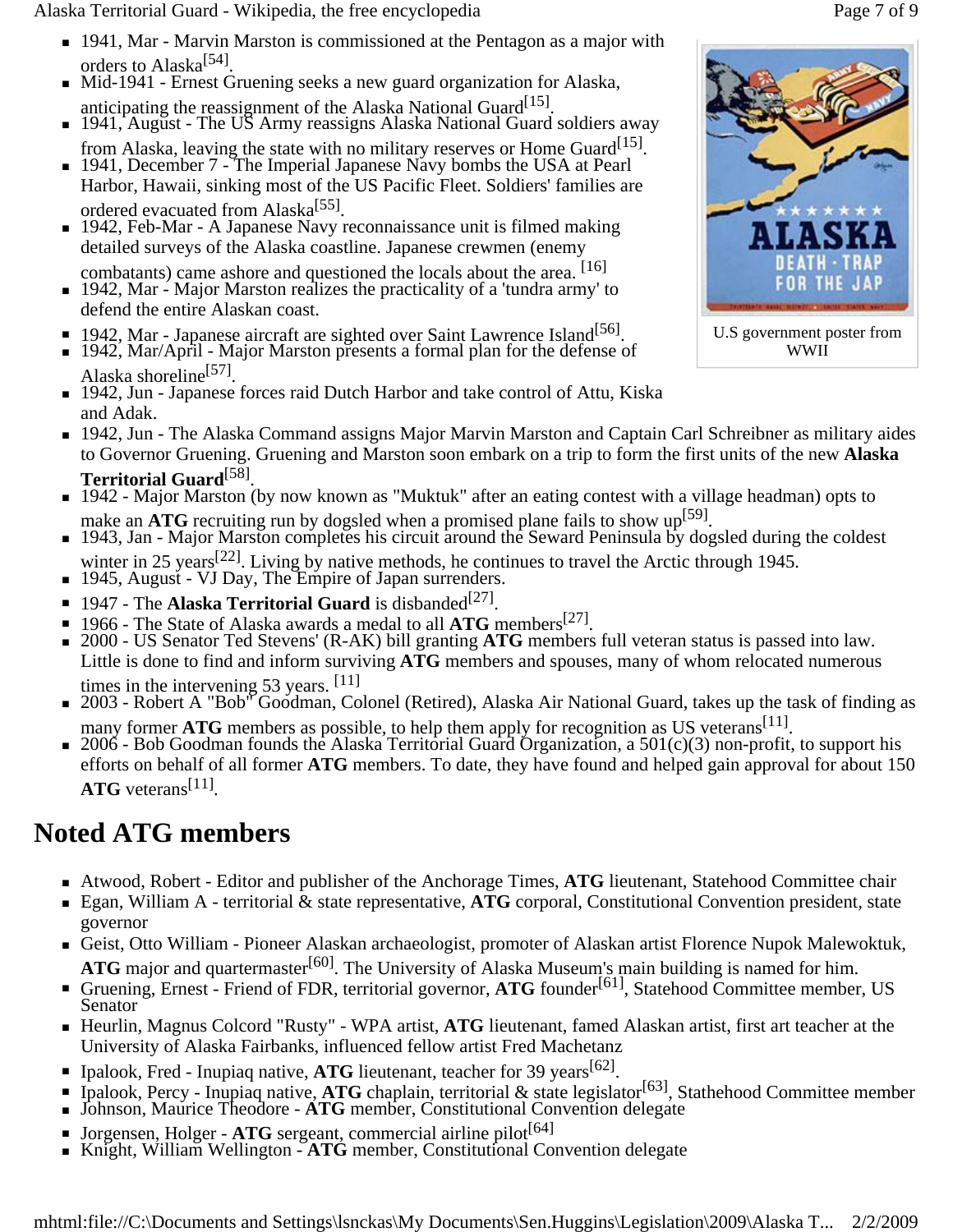Alaska Territorial Guard - Wikipedia, the free encyclopedia Page 8 of 9

- Lisbourne, Daniel **ATG** member, mayor
- Marston, Marvin R "Muktuk", Major, US Army **ATG** organizer of Western Alaska, Constitutional Convention delegate, author of the book **Men of the Tundra: Alaska Eskimos at War**
- McNealy, Robert J **ATG corporal**, Constitutional Convention delegate
- Mogg, Samuel Snell "Sammy" **ATG** lieutenant, guide who led Major Marston by dogsled on an epic 680-mile (1,090 km) mid-winter organizing circuit around the Seward Peninsula.
- Nolan, James **ATG** member, Constitutional Convention delegate
- Peratrovich, Frank J Tlingit native; **ATG** captain; mayor; territorial & state representative; senator & senate president; Statehood Committee member; Constitutional Convention first vice president
- Reader, Peter L **ATG** member, Constitutional Convention delegate
- Schreibner, Carl, Captain, US Army **ATG** organizer of Eastern Alaska
- Wright, Laura Beltz **ATG** member, best sharpshooter in her company, shooting 98% bulls-eyes, former Queen of Fairbanks

### **See also**

Former United States special operations units Gutierrez, Fermin "Rocky"

### **References**

- 1. ^ *<sup>a</sup> <sup>b</sup> <sup>c</sup> Roster of the Alaska Territorial Guard*, Alaska Territorial Guard, 1947
- 2. **^** Gruening, Ernest (1969), *Introduction Men of the Tundra: Alaska Eskimos at War*, October House, pp. 7-8
- 3.  $\wedge$  a b Marston, Marvin (1969), Men of the Tundra: Alaska Eskimos at War, October House, pp. 104e 4.  $\wedge$  Marston, Marvin (1969), Men of the Tundra: Alaska Eskimos at War, October House, pp. 127-128
- 
- 5. ^ *a b* Gruening, Ernest (1969), *Introduction Men of the Tundra: Alaska Eskimos at War*, October House, pp. 5
- 6.  $\land$  a b Marston, Marvin (1969), Men of the Tundra: Alaska Eskimos at War, October House, pp. 190<br>7. A Marston, Marvin (1969), Men of the Tundra: Alaska Eskimos at War, October House, pp. 190
- 
- 8. **^** Marston, Marvin (1969), *Men of the Tundra: Alaska Eskimos at War*, October House, pp. 210-212
- 9. **^** Necrason, C F (1969), *Epilogue Men of the Tundra: Alaska Eskimos at War*, October House, pp. 210-212,215-217
- 10.  $\wedge$  *a b* Marston, Marvin (1969), *Men of the Tundra: Alaska Eskimos at War*, October House, pp. 130-140<br>11.  $\wedge$  *a b c d e f g h i j Alaska Territorial Guard Organization* http://www.goodmanforatg.com/
- 11.  $\land$  **a** b c d e f g h i j Alaska Territorial Guard Organization, http://www.goodmanforatg.com/<br>12. ^ Gruening, Ernest (1969), Introduction to Men of the Tundra: Alaska Eskimos at War, October House, pp. 2-3
- 
- 13. A a b c Gruening, Ernest (1969), *Introduction Men of the Tundra: Alaska Eskimos at War*, October House, pp. 3<br>14. A Marston, Marvin (1969), *Men of the Tundra: Alaska Eskimos at War*, October House, pp. 209-212
- 
- 15. ^ *<sup>a</sup> <sup>b</sup> <sup>c</sup> <sup>d</sup>* Gruening, Ernest (1969), *Introduction Men of the Tundra: Alaska Eskimos at War*, October House, pp. 3-4
- 16. A <sup>a b</sup> Marston, Marvin (1969), Men of the Tundra: Alaska Eskimos at War, October House, pp. 32-33<br>17. A Marston, Marvin (1969), Men of the Tundra: Alaska Eskimos at War, October House, pp. 33-34,54-57
- 
- 18. **^** Marston, Marvin (1969), *Men of the Tundra: Alaska Eskimos at War*, October House, pp. 37-48
- 19. **^** Marston, Marvin (1969), *Men of the Tundra: Alaska Eskimos at War*, October House, pp. 31-32
- 20.  $\land$  a b Marston, Marvin (1969), Men of the Tundra: Alaska Eskimos at War, October House, pp. 45-47<br>21. ^ Marston, Marvin (1969), Men of the Tundra: Alaska Eskimos at War, October House, pp. 51,54-57
- 
- 22.  $\wedge$  a b Marston, Marvin (1969), Men of the Tundra: Alaska Eskimos at War, October House, pp. 123<br>23. ^ Marston, Marvin (1969), Men of the Tundra: Alaska Eskimos at War, October House, pp. 66-70
- 
- 
- 24. A <sup>a b</sup> Marston, Marvin (1969), *Men of the Tundra: Alaska Eskimos at War*, October House, pp. 401,65-66<br>25. A Blakeney, Thomas (1969), *Appendix A Men of the Tundra: Alaska Eskimos at War*, October House, pp. 221-22
- 26. **^** Marston, Marvin (1969), *Men of the Tundra: Alaska Eskimos at War*, October House, pp. 44-47,50-52
- 27. ^ <sup>a b c</sup> Necrason, C F (1969), *Epilogue Men of the Tundra: Alaska Eskimos at War*, October House, pp. 190<br>28. ^ Marston, Marvin (1969), *Men of the Tundra: Alaska Eskimos at War*, October House, pp. 50
- 
- 29. **^** Marston, Marvin (1969), *Men of the Tundra: Alaska Eskimos at War*, October House, pp. 207
- 30. **^** Gruening, Ernest (1969), *Introduction to Men of the Tundra: Alaska Eskimos at War*, October House, pp. 4
- 31. **^** Marston, Marvin (1969), *Men of the Tundra: Alaska Eskimos at War*, October House, pp. 127-128
- 32. **^** Marston, Marvin (1969), *Men of the Tundra: Alaska Eskimos at War*, October House, pp. 104n
- 33. **^** Marston, Marvin (1969), *Men of the Tundra: Alaska Eskimos at War*, October House, pp. 40g,40i,40o,104f,104i,200e,200f,200k,204
- 34. **^** Marston, Marvin (1969), *Men of the Tundra: Alaska Eskimos at War*, October House, pp. 104a,104f
- 35. **^** Marston, Marvin (1969), *Men of the Tundra: Alaska Eskimos at War*, October House, pp. 190
- 36. **^** Marston, Marvin (1969), *Men of the Tundra: Alaska Eskimos at War*, October House, pp. 34-37